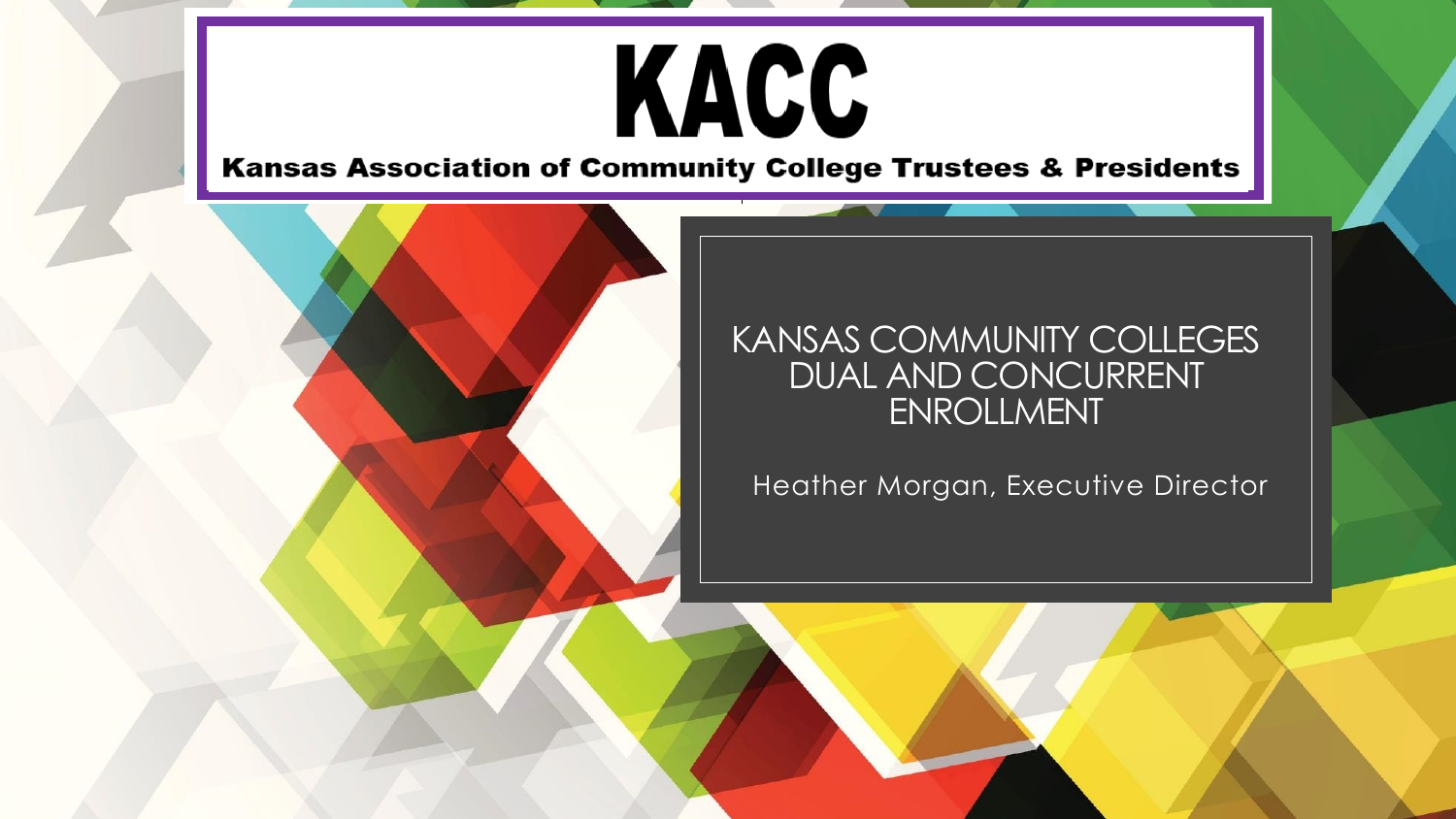

CC provide- 63% TC provide- 25%



TC provide- 44%



**CC's provide over 70% of the technical education across the state to all ages of students.**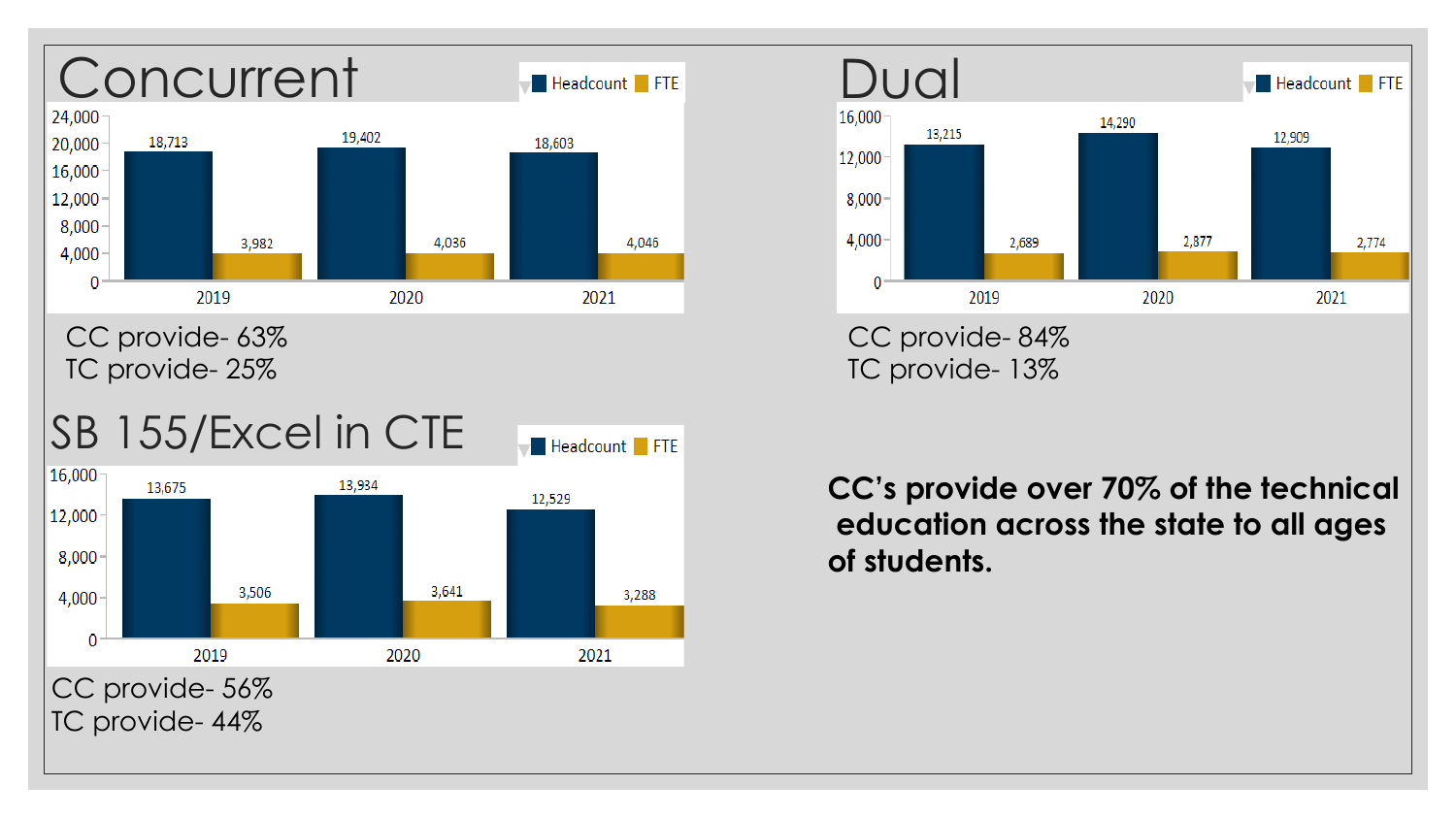### Dual and Concurrent Faculty Qualification Rules

- **Each institution offering a dual or concurrent enrollment program retains sole responsibility for determining if and how its faculty, including dual/concurrent enrollment instructors, meet HLC's faculty qualifications.**
- **Master's degree in the discipline or subfield**
- **Or 18 graduate credit hours in the discipline or subfield they want to teach.**
- **Or Assisting with the teaching under the supervision of a properly credentialed faculty.**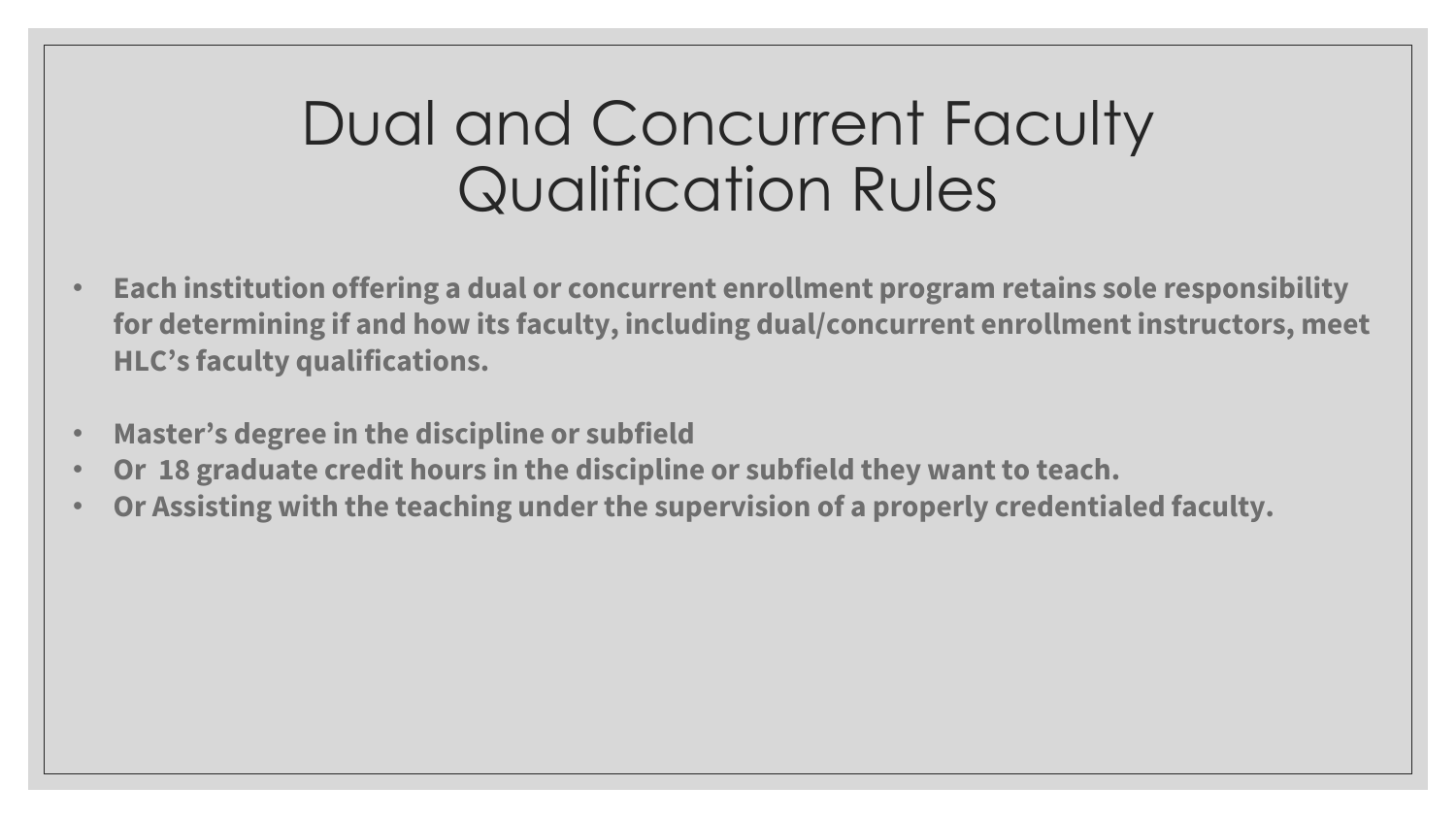# **Need for innovative sharing/collaboration**

# Examples:

- **Share staff- ½ CC ½ USD**
- **CC staff supplement USD staff for college courses AND high school courses either on or off USD grounds.**
- **Consortium teaching multiple USD's and CC work together to deliver high school and CC courses**
- **Consortium teaching multiple USD's CC courses**
- **Collaboration- Team Teaching, Teaching Assisting**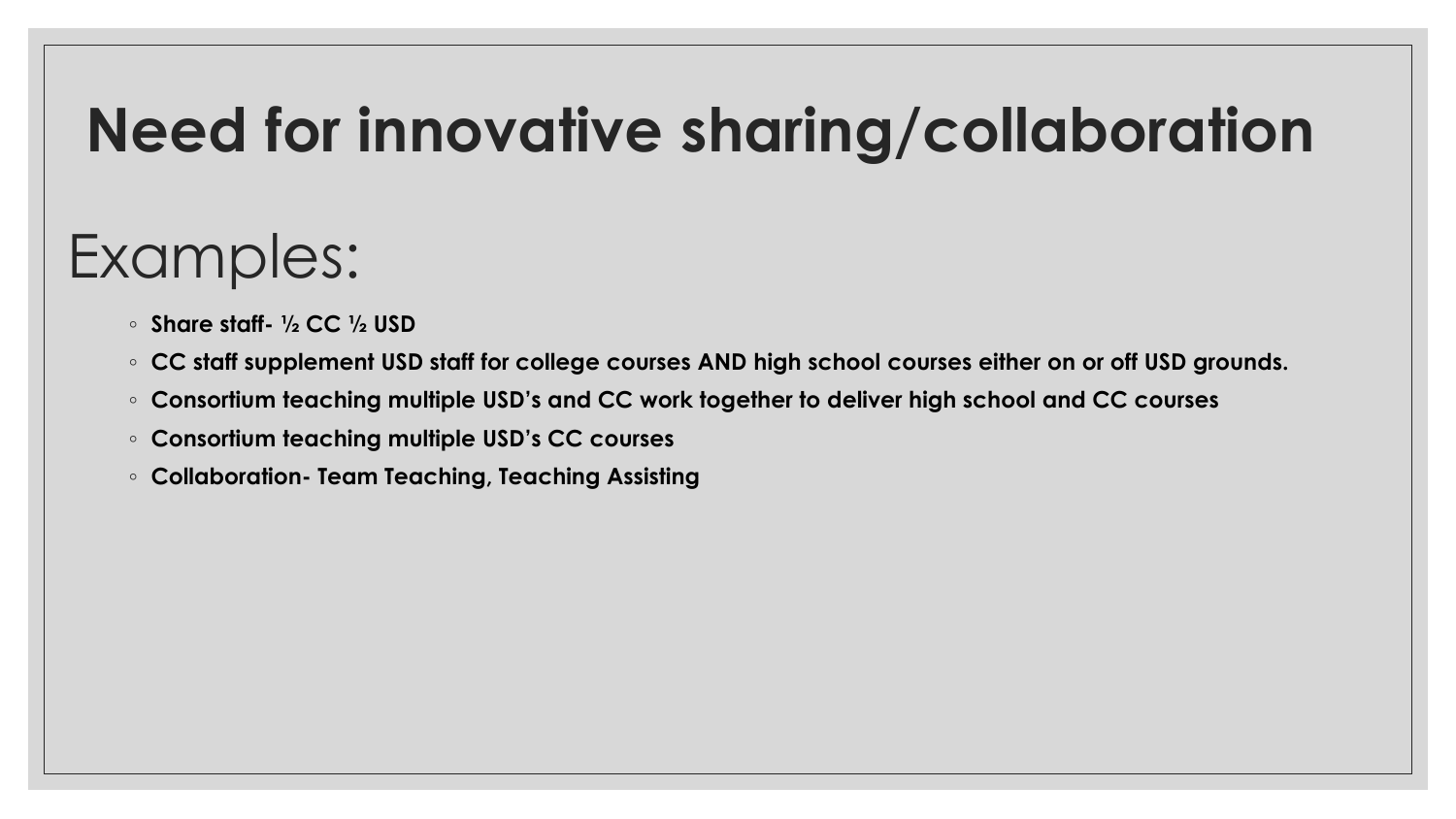## Many innovations already occurring….

- 1. CC instructors teaching in multiple USD's over the course of the day for subjects like College Algebra or Composition.
- 2. CC instructors assisting USD teachers in delivery of college courses like College Algebra or Composition. CC instructor provides the outcomes, syllabus, grades the tests and assists USD teacher in ensuring class meets learning objectives.
- 3. One CC provides full and part time instructors for USD on their campuses. CC instructors teach a CTE exploration course (at no cost to the USD) in a rotation to expose them to various career and technical education options and then allow them to enroll in Auto Service, Machining, or Construction programs.
- 4. One CC provides instruction in non-college, non-technical education classes at the Career and Technical Education Center because students schedules don't align to allow them to take the (for example English) class at the high school. The high school then accepts that instruction for course credit.
- 5. Joint hiring between CC's and USD's to have courses taught in various locations to maximize the talents of staff who are properly certified to teach dual and concurrent courses.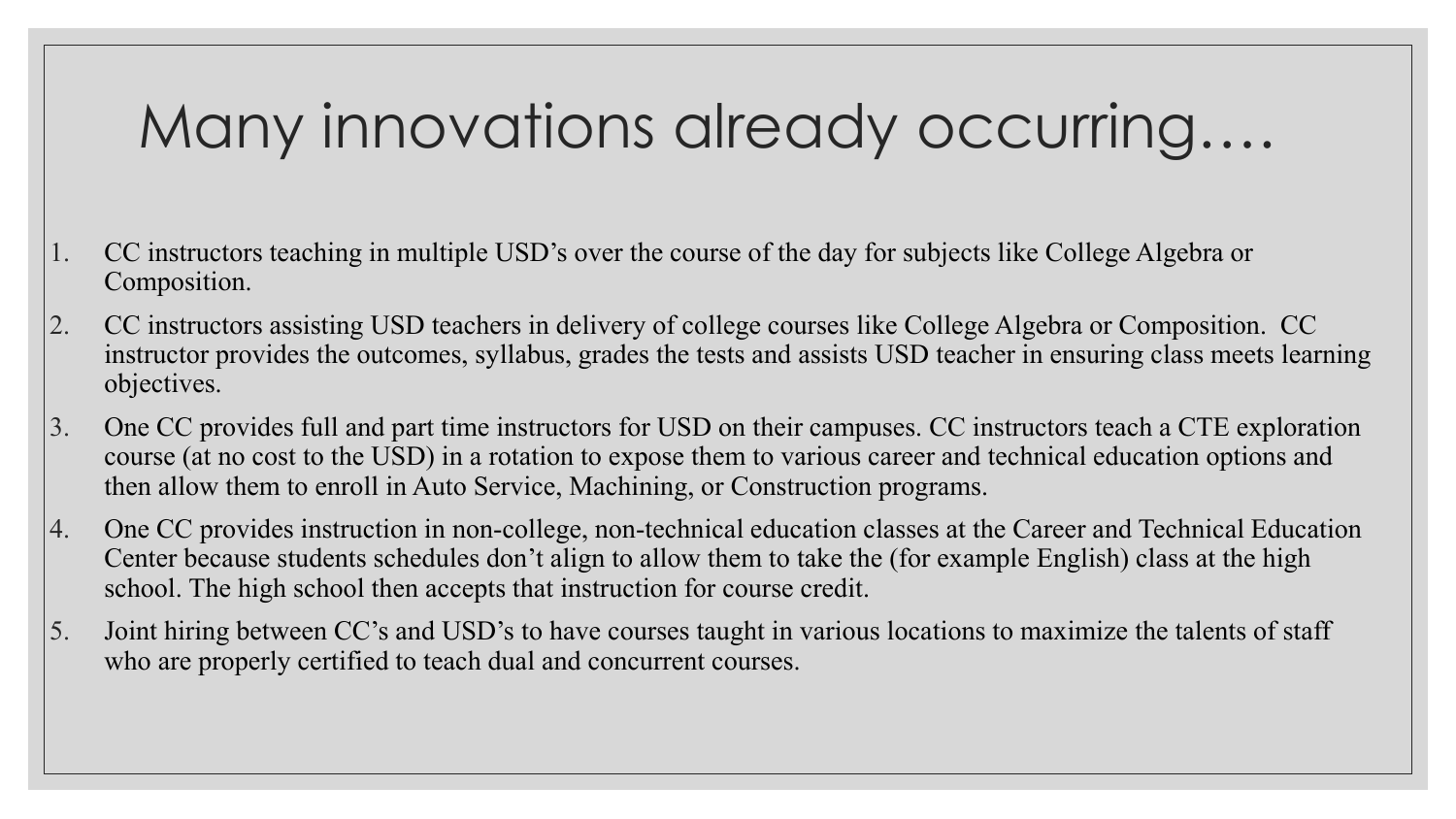Collaborator…Matchmaker…Problem Solver

Please contact me if you need any help with anything related to sharing staff, community college services, ect.

> Heather Morgan Cell- 785-221-2828

Email- hmorgan@kacct.org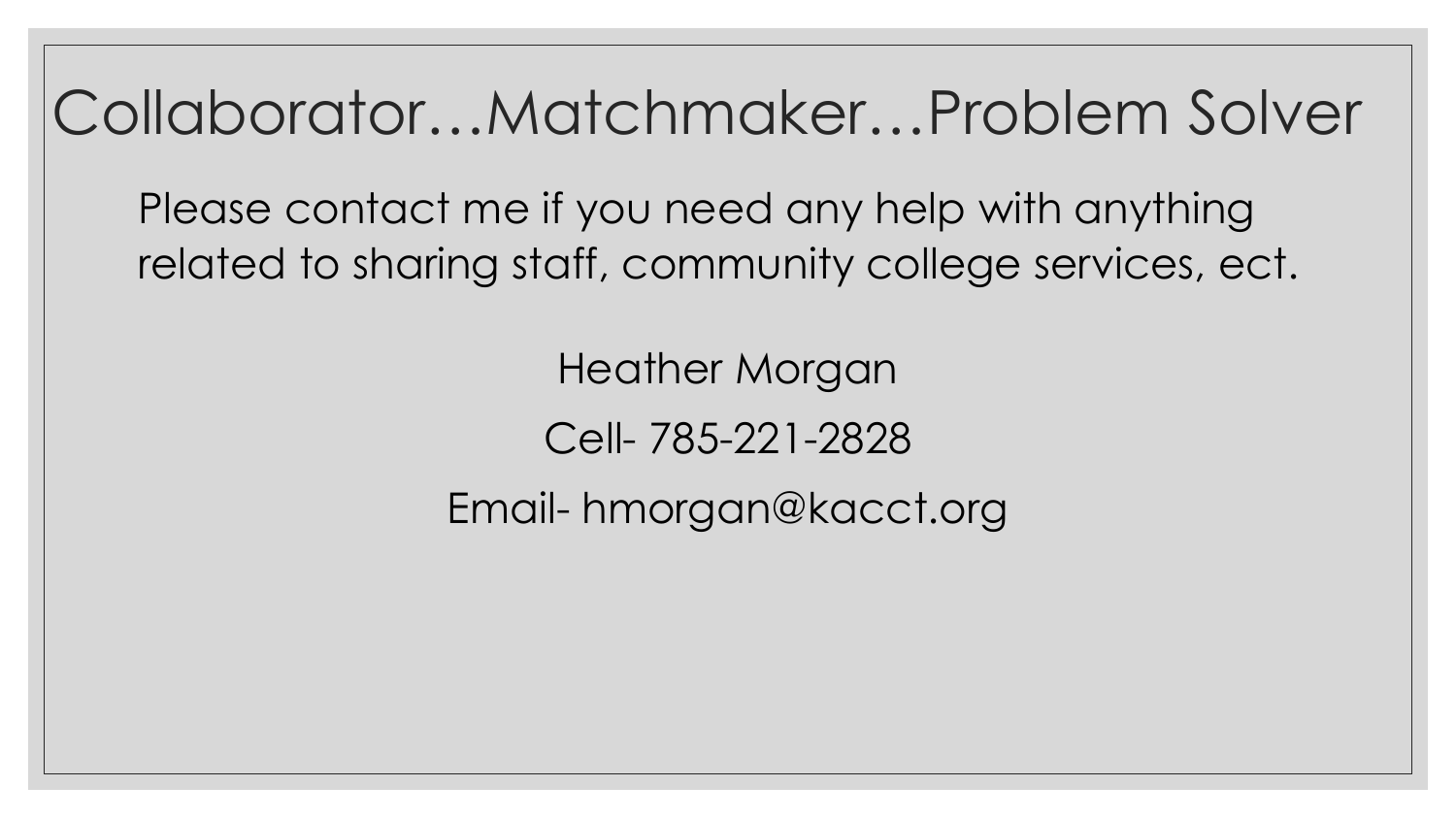### Your ideas and needs…

◦ Let's talk about how we best serve students and help them be successful in regular and CTE college level courses.

◦How could we get more students into and completing the SB 155/Excel in CTE pathways that lead to good paying or critical need jobs.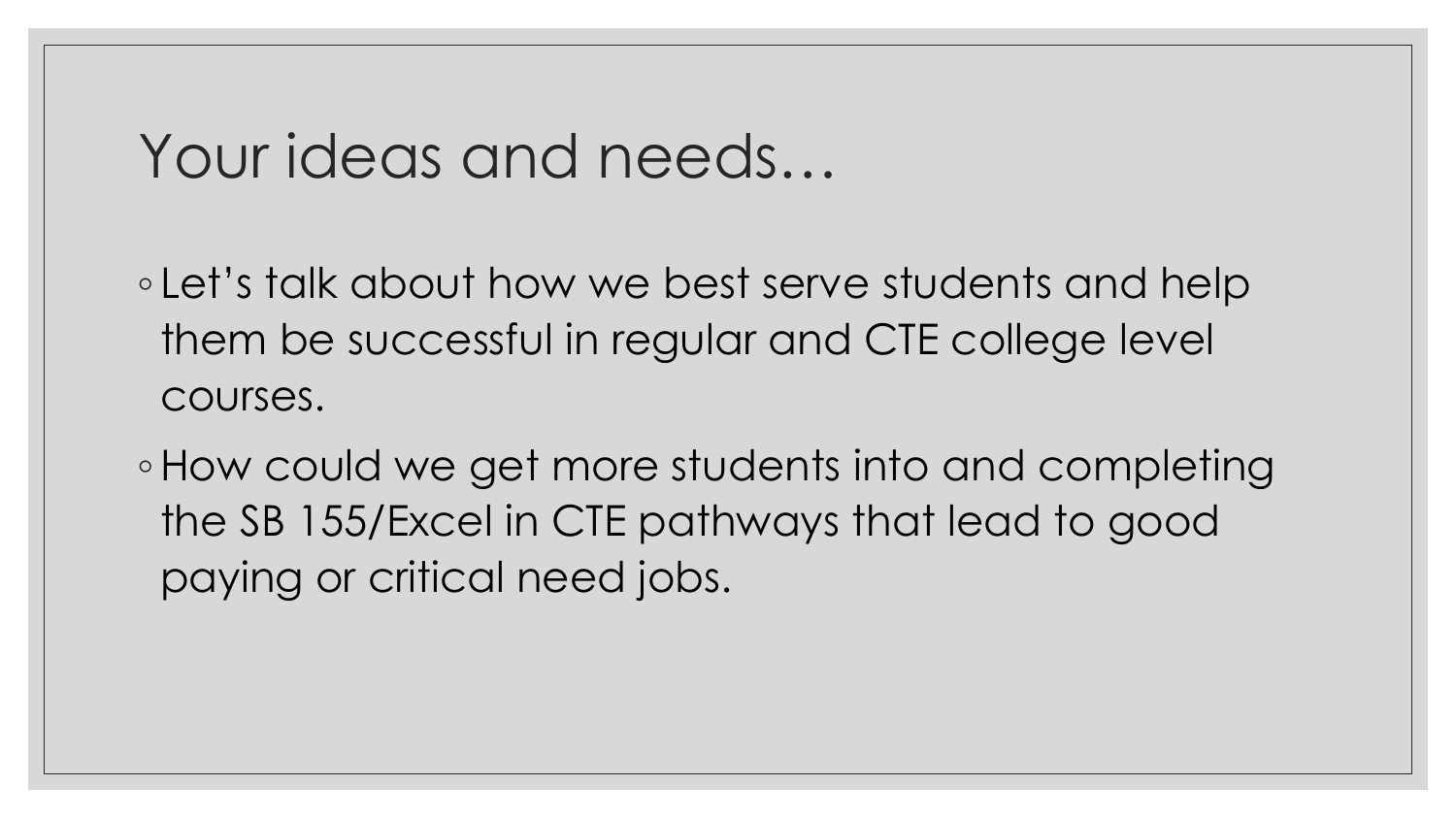### **Wages of students completing by degree type and living in KS after 1 year**



### **Percent of students completing each degree type and living in KS after 1 year**